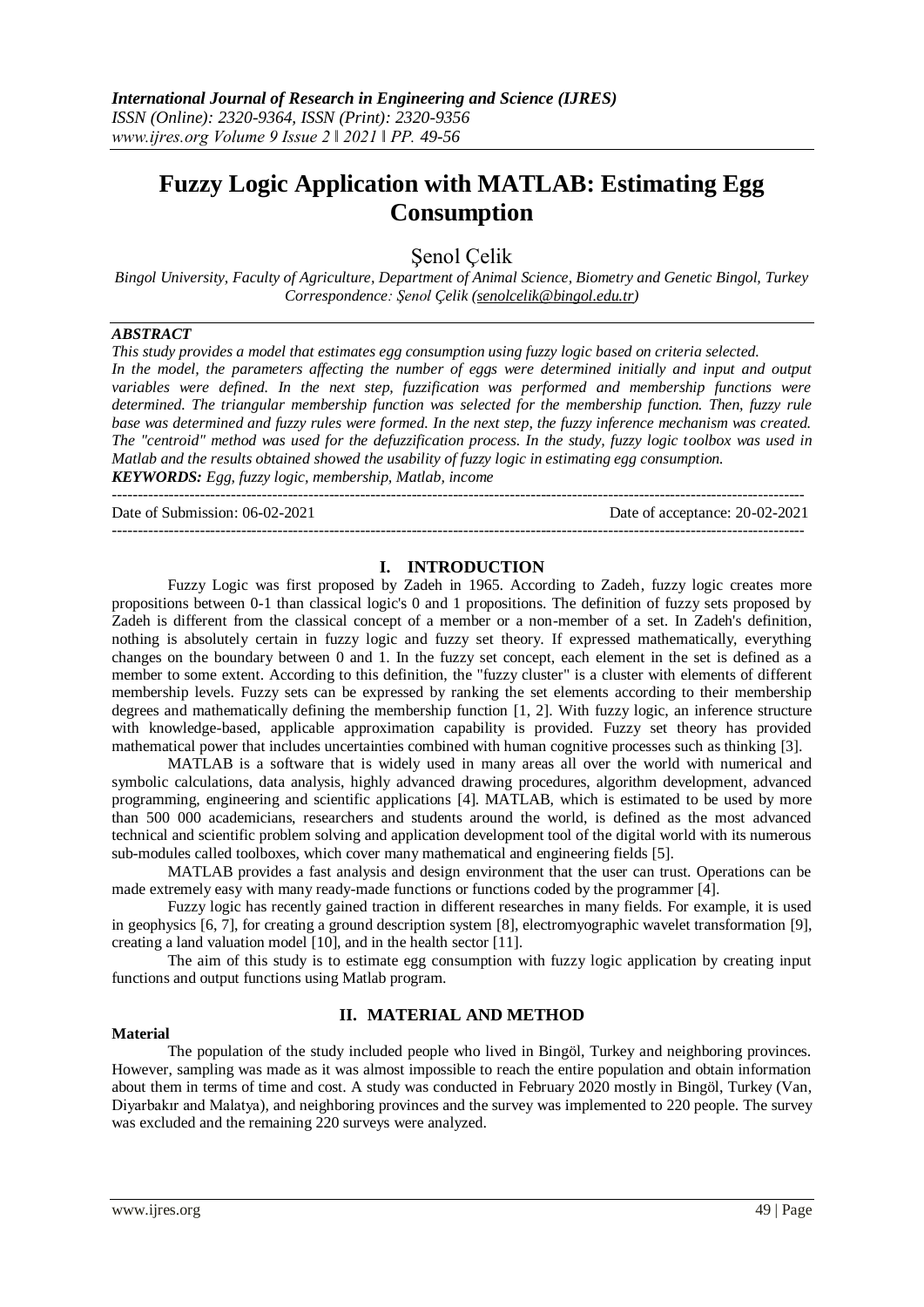## **Method**

Fuzzy logic is a superset that expands on the classical binary logic by including the concept of "partially true" in addition to the completely true and completely false. It is a method where fuzzy propositions based on logic are examined by being passed through a logic filter [12].

In fuzzy logic, whether an object is a member of a set is determined by membership functions. Using inference methods used by fuzzy logic, an attempt is made to interpret events. From this, it can be inferred that fuzzy sets are subjective, not objective. The membership degree of the object in the fuzzy set is given by the subjectively defined membership function. The membership degree of an object ranges from 0 to 1. Here, the value of 1 indicates full membership, and a value close to 0 indicates that the object membership in the fuzzy set is weak. That is, the object with a value of 0 is not a member of the fuzzy set. Triangular membership functions are one of the frequently used membership functions in fuzzy logic terminology [13]. The triangular membership function is defined as follows [2].

$$
f(x, a, b, c) = \begin{cases} \frac{x - a}{b - a}, & a \leq x \leq b \\ \frac{c - x}{c - b}, & b \leq x \leq c \\ 0, & x \leq c \text{ veya } x \leq a \end{cases}
$$

Membership functions can be defined in different ways according to the problem to be solved by the person using fuzzy logic. These are input/data definition, fuzzification, fuzzy rule base, fuzzy inference, defuzzification, and outputs [14].

In this model estimating egg consumption based on fuzzy logic, inputs were defined as monthly income and food expenditure, and outputs were defined as the number of eggs (Table 1). System structure is shown in Figure 1.

|        | Variables  | Values       |     | Membership functions |      |  |
|--------|------------|--------------|-----|----------------------|------|--|
|        | Income     | 2000-8000 TL | Low | Medium               | High |  |
| Input  | Food cost  | 500-3500 TL  | Low | Medium               | High |  |
| Output | Egg number | $0-135$      | Low | Medium               | High |  |

**Table 1.** Input, output and membership functions

Fuzzy sets and expressions were formed according to the data here. Fuzzy sets created for each of the input data were formed in the low, medium and high ranges. The income input variable was defined in the range of 2000-8000, the food expenditure variable was defined in the range of 500-3500, and the number of eggs was defined in the range of 0-135.



**Figure 1.** Fuzzy logic based egg count determination

In the system, levels were defined according to value ranges in order to define membership functions. Three levels (low, medium, high) were defined for the income input data, three levels (low, medium, high) were defined for the food expenditure input data, and three levels (low, medium, high) were defined for the number of eggs output data. Membership functions used in the system are shown in Figure 2.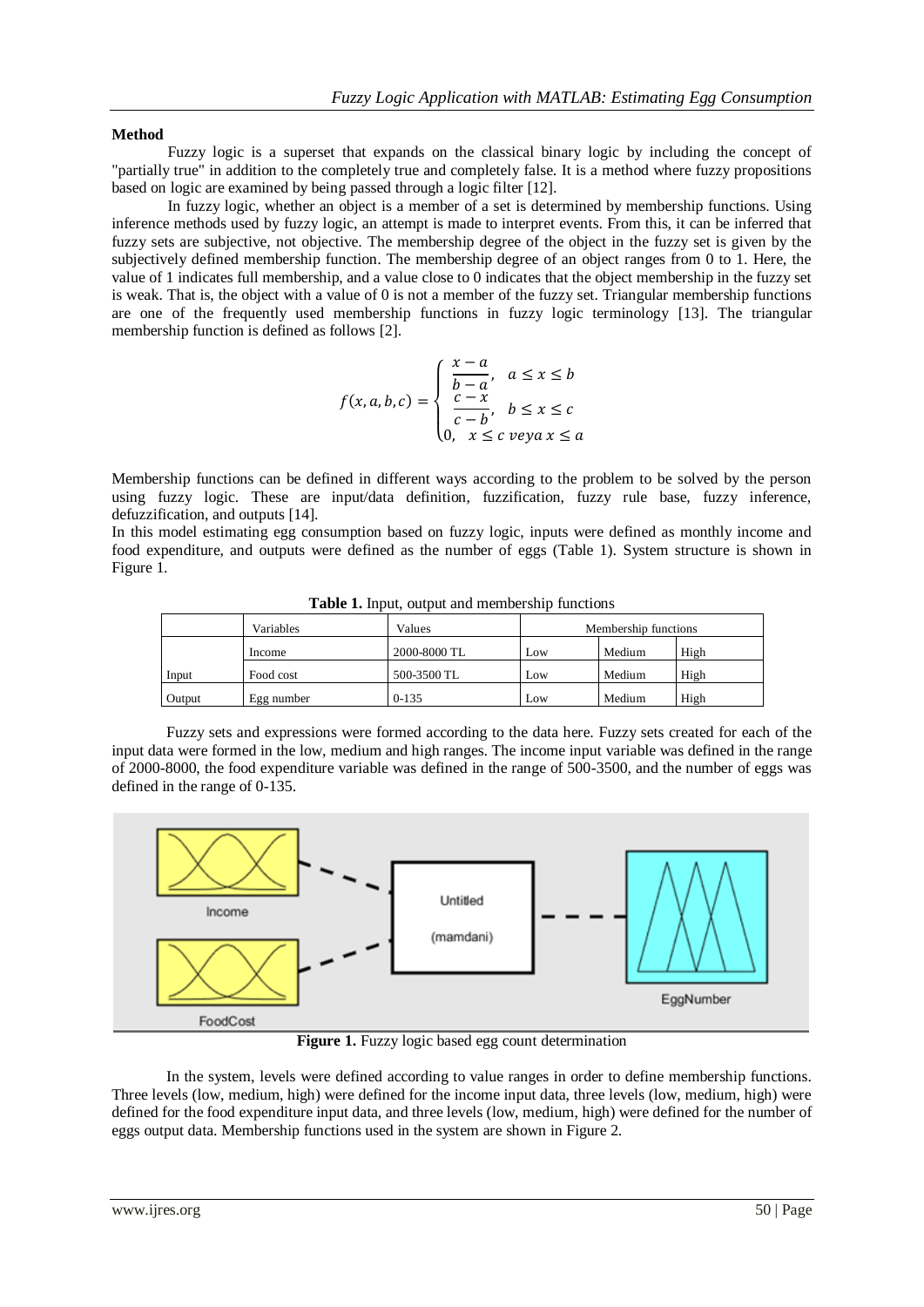

**Figure 2.** Membership function plots

The analysis of fuzzy logic application was carried out using Matlab Fuzzy toolbox.

# **III. RESULTS AND DISCUSSION**

Socioeconomic and demographic characteristics related to the household chicken meat consumption are displayed in Table 2.

| <b>Sex</b>     | <b>Frequency</b> | Percent $(\% )$ |
|----------------|------------------|-----------------|
| Man            | 125              | 56.8            |
| Woman          | 95               | 43.2            |
| Total          | 220              | 100             |
| Age            |                  |                 |
| $<$ 25         | 93               | 42.3            |
| 25-34          | 38               | 17.2            |
| 35-44          | 43               | 19.6            |
| 45-54          | 26               | 11.8            |
| 55-64          | 8                | 3.6             |
| ${\geq}65$     | 12               | 5.5             |
| Total          | 220              | 100             |
| <b>Martial</b> |                  |                 |
| Married        | 116              | 52.7            |
| Single         | 104              | 47.3            |
| Total          | 220              | 100             |
| <b>Income</b>  |                  |                 |

**Table 2.** Socioeconomic and demographic characteristics of chicken meat consumers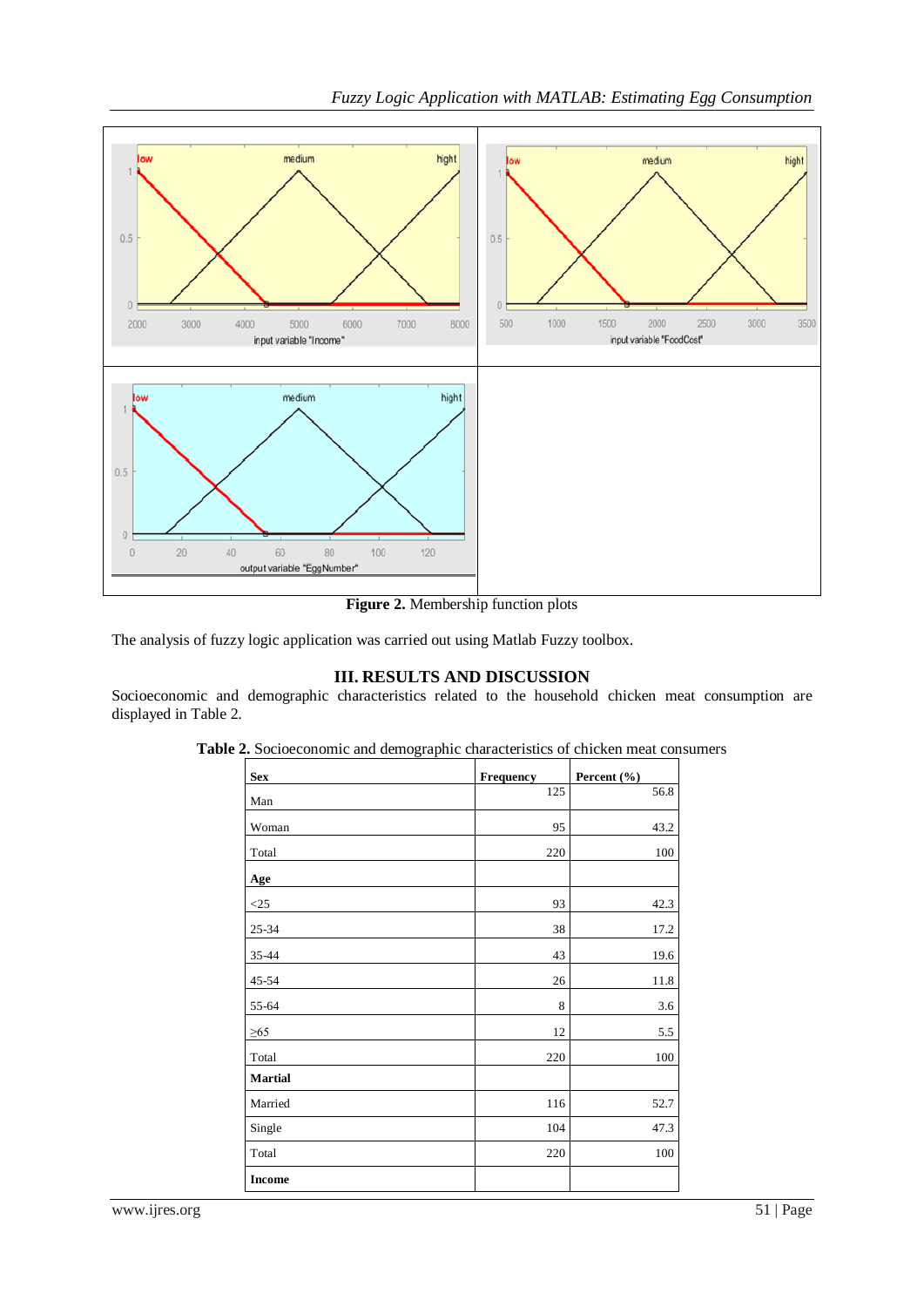|  |  |  |  | Fuzzy Logic Application with MATLAB: Estimating Egg Consumption |
|--|--|--|--|-----------------------------------------------------------------|
|--|--|--|--|-----------------------------------------------------------------|

| 2000-3000 TL                   |     |      |
|--------------------------------|-----|------|
| 3000-4000 TL                   | 110 | 50   |
|                                | 78  | 35.5 |
| 4000-5000 TL                   | 22  | 10   |
| 5000 TL+                       | 10  | 4.5  |
| Total                          | 220 | 100  |
| Food cost                      |     |      |
| 500-1000 TL                    | 124 | 56.4 |
| 1000-1500 TL                   | 49  | 22.3 |
| 1500-2000 TL                   | 22  | 10   |
| 3000-3500 TL                   | 25  | 11.4 |
| Total                          | 220 | 100  |
| <b>Number of eggs consumed</b> |     |      |
| $0 - 20$                       | 128 | 58.2 |
| 21-40                          | 50  | 22.7 |
| $41 - 60$                      | 15  | 6.8  |
| 61-80                          | 9   | 4.1  |
| 81-100                         | 13  | 5.9  |
| >100                           | 5   | 2.3  |
| Total                          | 220 | 100  |

In the fuzzy logic application, input and output variables were defined to determine egg consumption. The triangular membership function was selected for the membership function. Input variables were income and food cost, while output variable was number of eggs. Figure 3 shows the parameters of the fuzzy model consisting of two input and one output parameter and the modeling of the system in MATLAB R2016b program.



**Figure 3.** Matlab view of modeling

Graphical representation of "income" input parameter in Matlab is given in Figure 4.

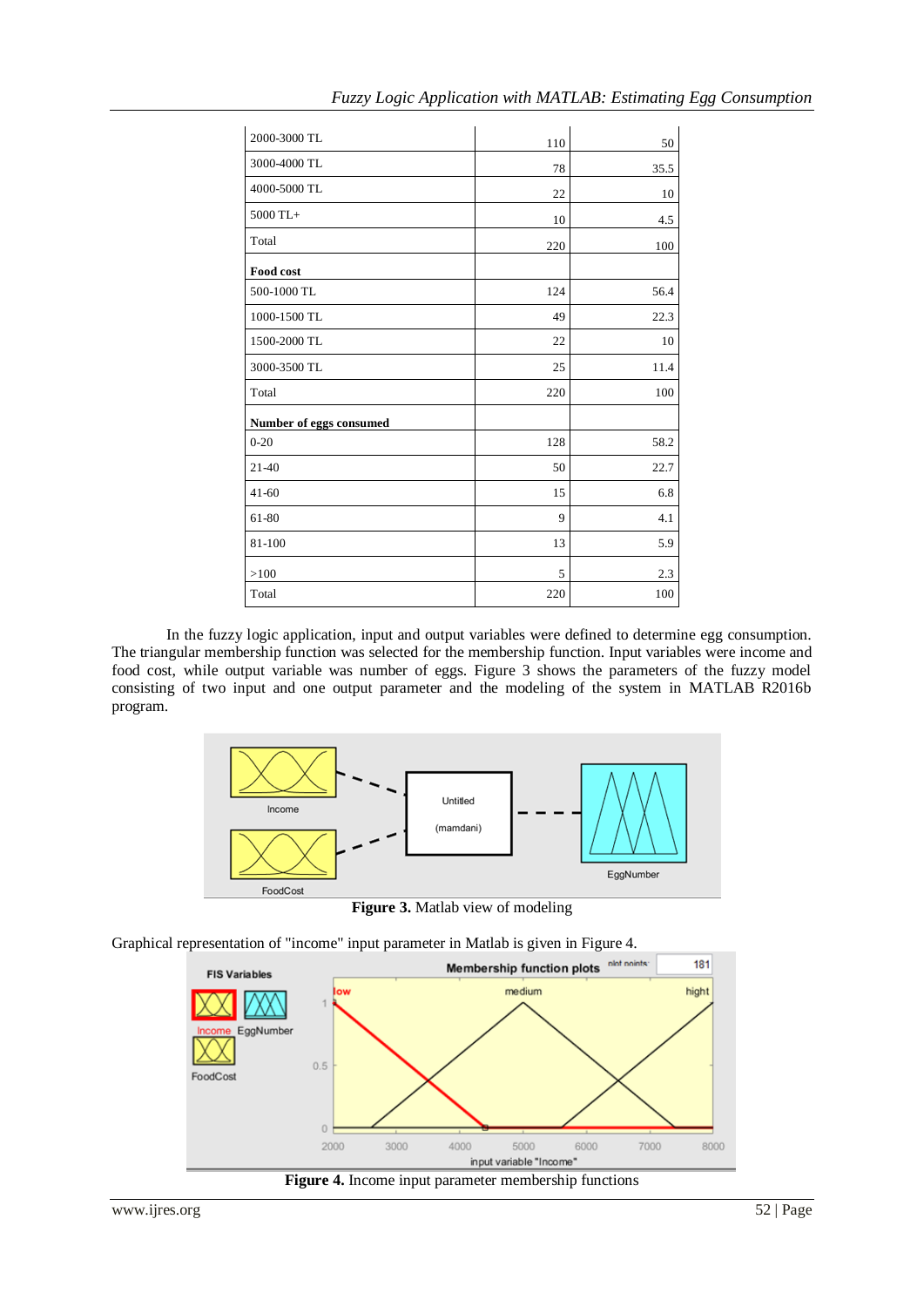

Graphical representation of "food expenditure" input parameter in Matlab is given in Figure 5.

**Figure 5.** Food cost input parameter membership functions

Graphical representation of "number of eggs" output parameter in Matlab is given in Figure 6.



**Figure 6.** Membership functions of the output parameter of egg number

With the help of the fuzzy rule base, rules were created with the IF - THEN structure for the system to be designed. In order to understand the relationship between the determined membership functions, a fuzzy rule base was created.

Numerous rules were created that make the relationship between input and output parameters easy to understand. All possibilities are included in the knowledge base created, and the rule base of the fuzzy model in MATLAB R2016b program is shown in Figure 7.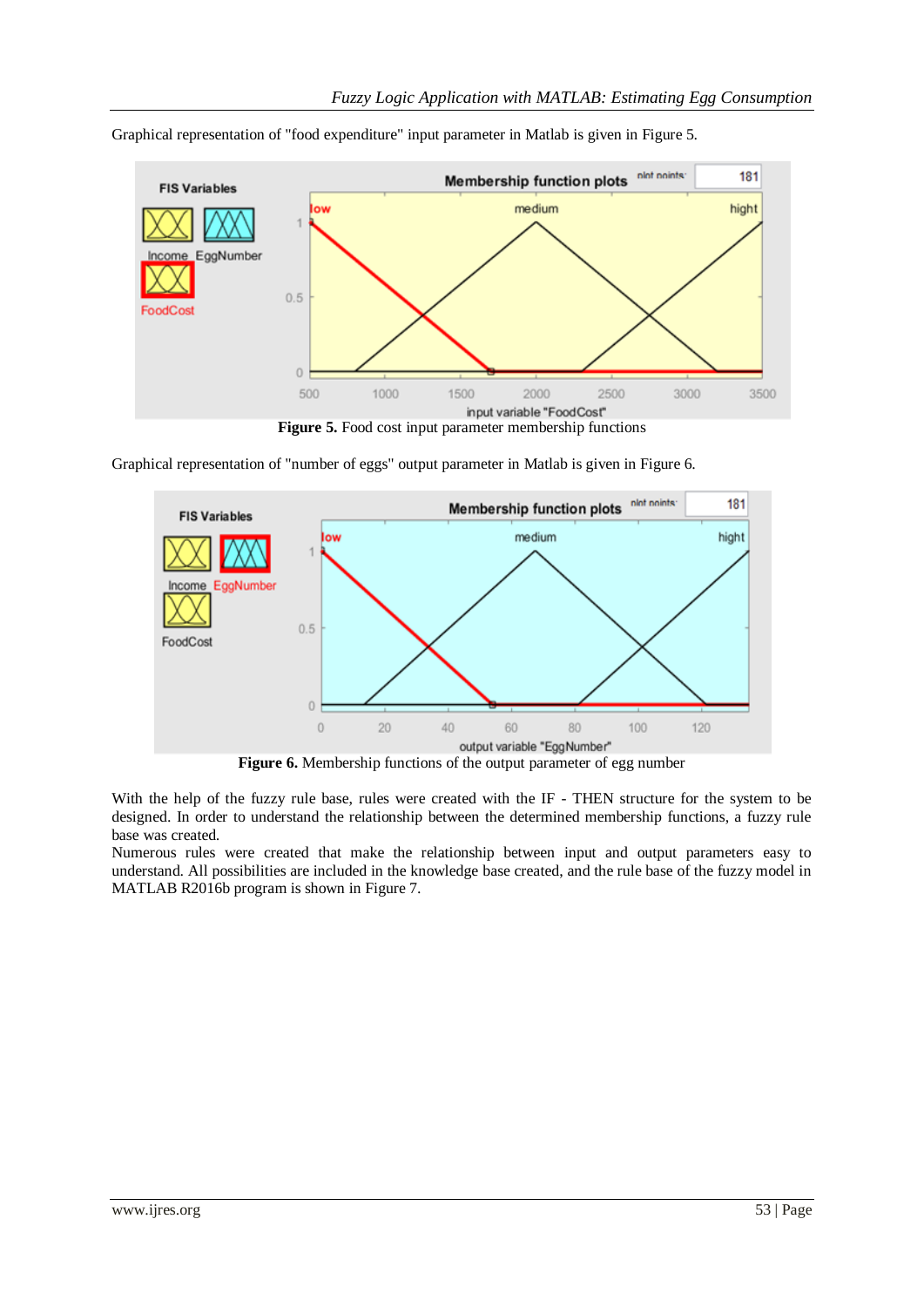| Rule Editor: Untitled                                                                                                                                                                                                                                                                                                                                                                                                                                                                                                                                                                                                                                                                                                                                                                    |                              |                               | $\times$ |
|------------------------------------------------------------------------------------------------------------------------------------------------------------------------------------------------------------------------------------------------------------------------------------------------------------------------------------------------------------------------------------------------------------------------------------------------------------------------------------------------------------------------------------------------------------------------------------------------------------------------------------------------------------------------------------------------------------------------------------------------------------------------------------------|------------------------------|-------------------------------|----------|
| File Edit View<br>Options                                                                                                                                                                                                                                                                                                                                                                                                                                                                                                                                                                                                                                                                                                                                                                |                              |                               |          |
| 1. If (Income is low) and (FoodCost is low) then (EggNumber is low) (1)<br>2. If (Income is medium) and (FoodCost is low) then (EggNumber is low) (1)<br>3. If (Income is medium) and (FoodCost is medium) then (EqqNumber is low) (1)<br>4. If (Income is medium) and (FoodCost is medium) then (EggNumber is medium) (1)<br>5. If (Income is hight) and (FoodCost is medium) then (EggNumber is low) (1)<br>6. If (Income is hight) and (FoodCost is medium) then (EqgNumber is medium) (1)<br>7. If (Income is hight) and (FoodCost is hight) then (EggNumber is medium) (1)<br>8. If (Income is hight) and (FoodCost is hight) then (EggNumber is hight) (1)<br>9. If (FoodCost is hight) then (EggNumber is medium) (1)<br>10. If (FoodCost is hight) then (EggNumber is hight) (1) |                              |                               |          |
| If<br>and<br>Income is<br>FoodCost is<br>llow<br>llow<br>∧<br>medium<br>medium<br>hight<br>hight<br>none<br>none<br>$\checkmark$<br>v<br>not<br>not                                                                                                                                                                                                                                                                                                                                                                                                                                                                                                                                                                                                                                      | Then<br>low<br>hight<br>none | EggNumber is<br>medium<br>not |          |
| Connection<br>Weight:<br>or<br>$\odot$ and<br>Change rule<br>Delete rule<br>Add rule<br>1<br>The rule is incomplete<br>Help                                                                                                                                                                                                                                                                                                                                                                                                                                                                                                                                                                                                                                                              |                              | <<<br>Close                   | >        |

**Figure 7.** Fuzzy rule base

The image of the process of estimating the number of eggs with fuzzy logic approach in MATLAB R2016b program is shown in Figure 8.



**Figure 8**. The defuzzification screen for the decision-making process of the model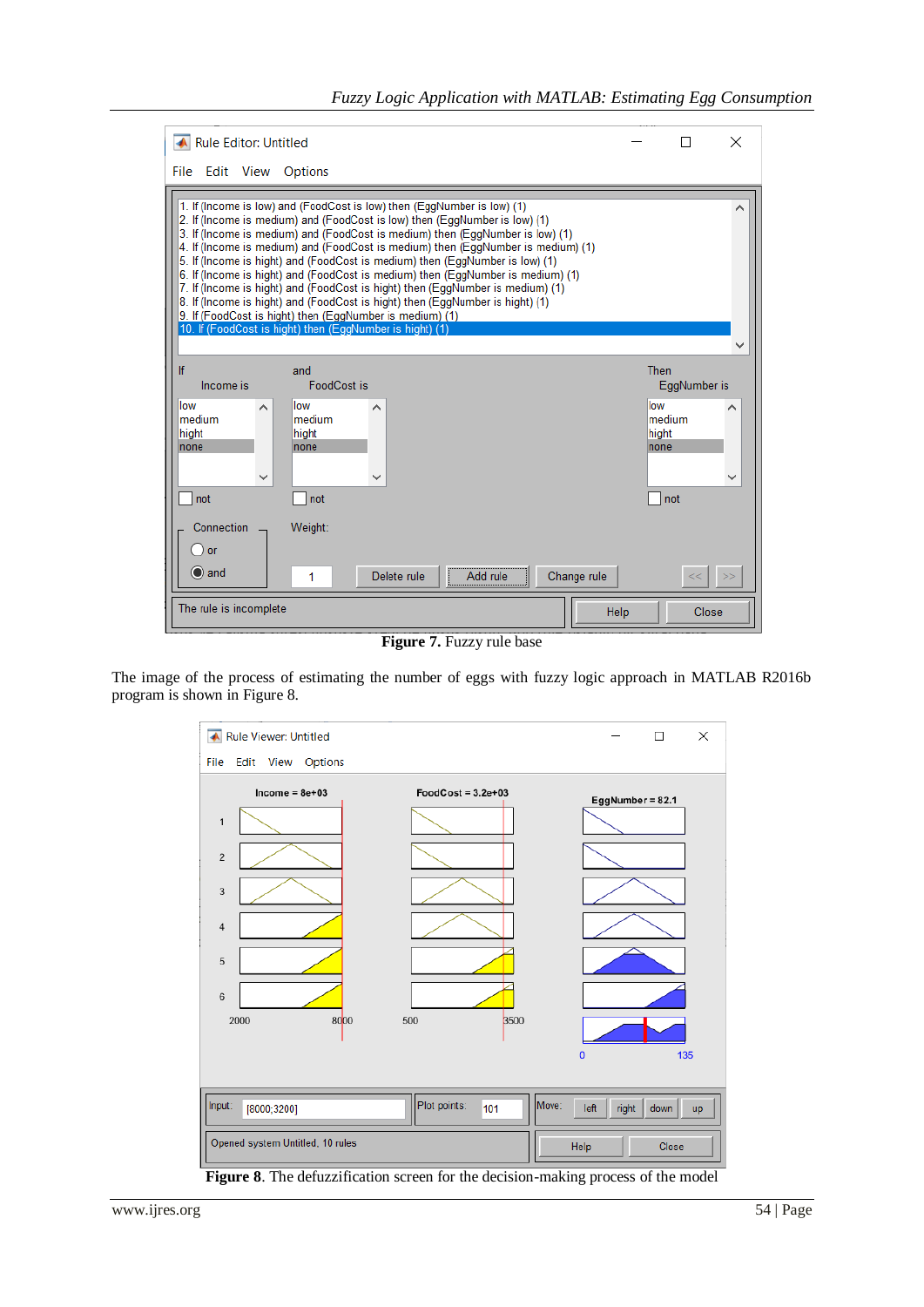As seen in Figure 8, the number of eggs, which is the output variable, can be estimated by taking income and food expenditure, which are the input variables, into account. Here, when the income is 8000 TL and the food expenditure is 3200 TL, the number of eggs consumed per month will be 82.1. Egg consumption can be estimated by using various values for income and food expenditure variables. According to this rule base, the number of eggs estimated by the model using different values for income and food expenditure is presented in Table 3.

| Income | Food cost | Number of egg |
|--------|-----------|---------------|
| 4900   | 2200      | 52.6          |
| 2800   | 1200      | 36.7          |
| 3000   | 1000      | 40.8          |
| 6000   | 2900      | 74.5          |
| 5700   | 2800      | 70.2          |
| 6800   | 2700      | 64.8          |
| 7500   | 3000      | 81.3          |
| 6300   | 3000      | 78.4          |
| 5400   | 2600      | 67.5          |

**Table 3.** Number of eggs estimated according to input variables

As seen in Table 3, individuals with higher monthly income and more food expenditure consume more eggs.

The effect of input variables on output variables according to the fuzzy rule base is given in Figure 9.



**Figure 9.** The effect of the exit of input variables to the rule base

When Figure 9 is examined, it is clearly seen that the number of eggs increases as the numerical ranges of Income and Food Expenditure input variables increase.

In a study on egg consumption, it was found that 91.9% of 345 university students consumed eggs, average number of eggs consumed was 3.4 per week, and 91.2% of the eggs were consumed at breakfast [15]. In another study, a questionnaire was conducted on 384 consumers in the province of Uşak in Turkey, and Chi-Square analysis was performed between some variables and income levels. It was found that the number of eggs consumed in the province of Uşak was below the Turkey average and the egg weight was found to be between 53 and 72 g [16].

# **IV. CONCLUSION**

In this study, a fuzzy logic model was established for the estimation of egg consumption using the information on income and food expenditure. In the model, income and food expenditure were used as input variables, while the number of eggs was used as the output variable.

In order to understand the relationship between input and output variables, a fuzzy rule base was created. Mamdani type was used as the mechanism of inference. Centroid method was used for defuzzification. The system was modeled in MATLAB.

In this study, a model was created to estimate the monthly number of eggs consumed by individuals using fuzzy logic. The maximum number of eggs consumed by individuals per month was estimated to be 117 when income was 8000 TL and food expenditure was 3500 TL. It has been observed that the fuzzy logic model